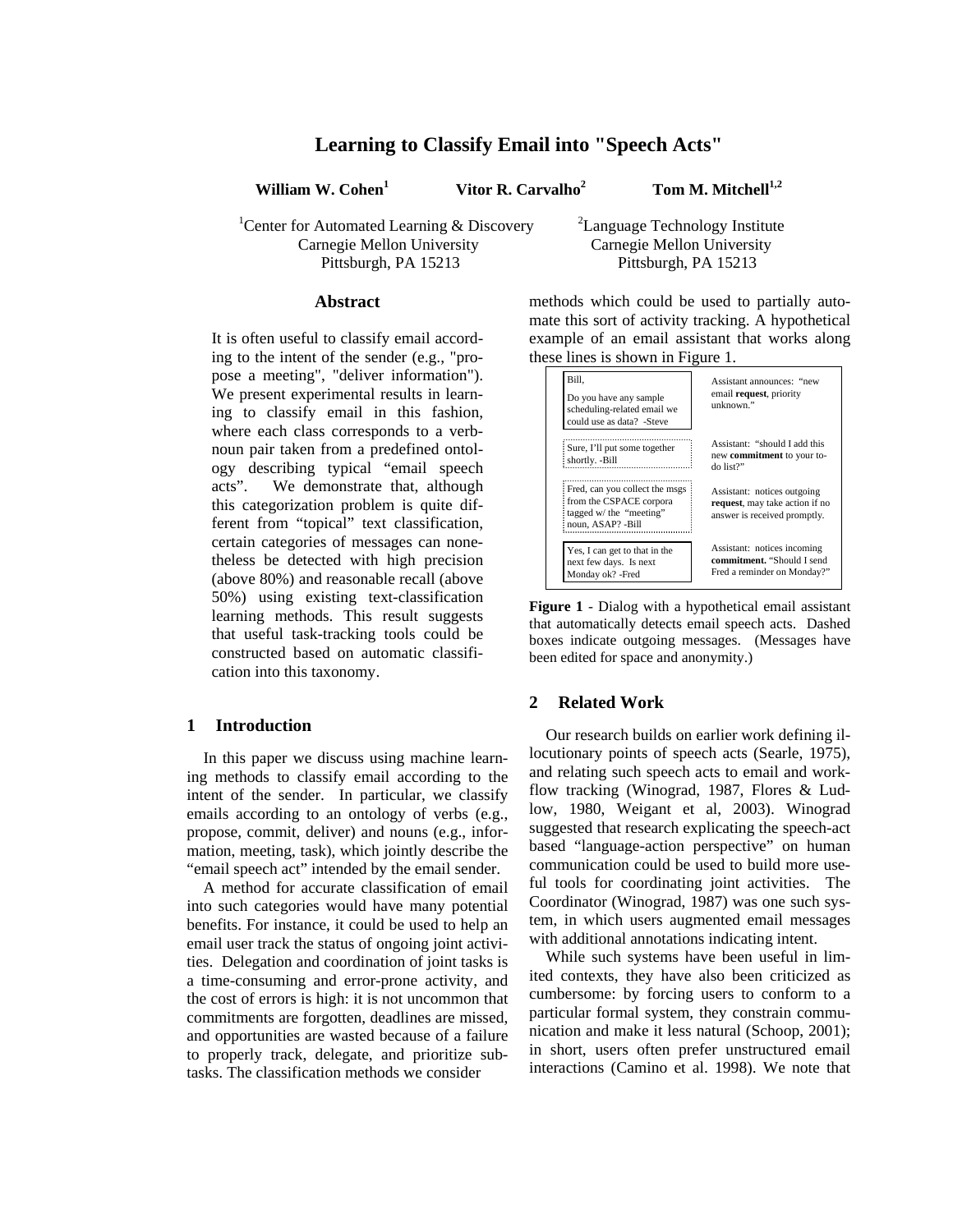these difficulties are avoided if messages can be *automatically* annotated by intent, rather than soliciting a statement of intent from the user.

Murakoshi et al. (1999) proposed an email annotation scheme broadly similar to ours, called a "deliberation tree", and an algorithm for constructing deliberation trees automatically, but their approach was not quantitatively evaluated. The approach is based on recognizing a set of hand-coded linguistic "clues". A limitation of their approach is that these hand-coded linguistic "clues" are language-specific (and in fact limited to Japanese text.)

Prior research on machine learning for text classification has primarily considered classification of documents by topic (Lewis, 1992; Yang, 1999), but also has addressed sentiment detection (Pang et al., 2002; Weibe et al., 2001) and authorship attribution (e.g., Argamon et al, 2003). There has been some previous use of machine learning to classify email messages (Cohen 1996; Sahami et al., 1998; Rennie, 2000; Segal & Kephart, 2000). However, to our knowledge, none of these systems has investigated learning methods for assigning email speech acts. Instead, email is generally classified into folders (i.e., according to topic) or according to whether or not it is "spam". Learning systems have been previously used to automatically detect acts in conversational speech (e.g. Finke et al., 1998).

## **3 An Ontology of Email Acts**

Our ontology of nouns and verbs covering some of the possible speech acts associated with emails is summarized in Figure 2. We assume that a single email message may contain multiple acts, and that each act is described by a verb-noun pair drawn from this ontology (e.g., "deliver data"). The underlined nodes in the figure indicate the nouns and verbs for which we have trained classifiers (as discussed in subsequent sections).

To define the noun and verb ontology of Figure 2, we first examined email from several corpora (including our own inboxes) to find regularities, and then performed a more detailed analysis of one corpus. The ontology was further refined in the process of labeling the corpora described below.

In refining this ontology, we adopted several principles. First, we believe that it is more impor-

tant for the ontology to reflect observed linguistic behavior than to reflect any abstract view of the space of possible speech acts. As a consequence, the taxonomy of verbs contains concepts that are atomic linguistically, but combine several illocutionary points. (For example, the linguistic unit "let's do lunch" is both directive, as it requests the receiver, and commissive, as it implicitly commits the sender. In our taxonomy this is a single 'propose' act.) Also, acts which are abstractly possible but not observed in our data are not represented (for instance, declarations).



#### **Figure 2 – Taxonomy**

Second, we believe that the taxonomy must reflect common non-linguistic uses of email, such as the use of email as a mechanism to deliver files. We have grouped this with the linguistically similar speech act of delivering information.

The verbs in Figure 1 are defined as follows.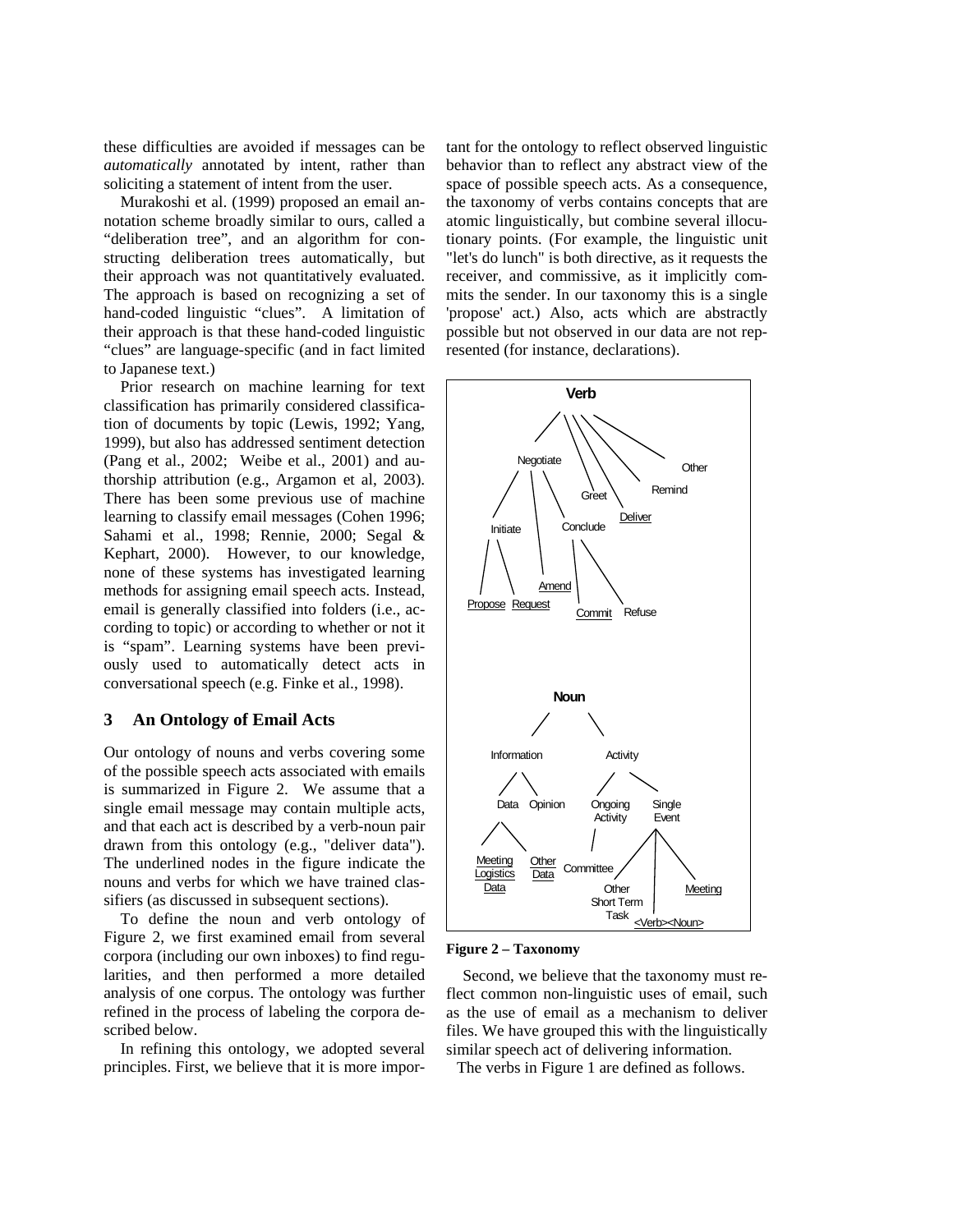A *request* asks (or orders) the recipient to perform some activity. A question is also considered a request (for delivery of information).

A *propose* message proposes a joint activity, i.e., asks the recipient to perform some activity and commits the sender as well, provided the recipient agrees to the request. A typical example is an email suggesting a joint meeting.

An *amend* message amends an earlier proposal. Like a proposal, the message involves both a commitment and a request. However, while a proposal is associated with a new task, an amendment is a suggested modification of an already-proposed task.

A *commit* message commits the sender to some future course of action, or confirms the senders' intent to comply with some previously described course of action.

*A* d*eliver* message delivers something, e.g., some information, a PowerPoint presentation, the URL of a website, the answer to a question, a message sent "FYI", or an opinion.

The *refuse, greet,* and *remind* verbs occurred very infrequently in our data, and hence we did not attempt to learn classifiers for them (in this initial study). The primary reason for restricting ourselves in this way was our expectation that human annotators would be slower and less reliable if given a more complex taxonomy.

The nouns in Figure 2 constitute possible objects for the email speech act verbs. The nouns fall into two broad categories.

*Information* nouns are associated with email speech acts described by the verbs *Deliver, Remind* and *Amend,* in which the email explicitly contains information. We also associate information nouns with the verb *Request,* where the email contains instead a description of the needed information (e.g., "Please send your birthdate." versus "My birthdate is …". The request act is actually for a 'deliver information' activity). Information includes data believed to be fact as well as opinions, and also attached data files.

*Activity* nouns are generally associated with email speech acts described by the verbs *Propose, Request, Commit,* and *Refuse.* Activities include meetings, as well as longer term activities such as committee memberships.

Notice every email speech act is itself an activity. The <verb><noun> node in Figure 1 indicates that any email speech act can also serve as the noun associated with some other email speech act. For example, just as (deliver information) is a legitimate speech act, so is (commit (deliver information)). Automatically constructing such nested speech acts is an interesting and difficult topic; however, in the current paper we consider only the problem of determining toplevel the verb for such compositional speech acts. For instance, for a message containing a (commit (deliver information)) our goal would be to automatically detect the *commit* verb but not the inner *(deliver information)* compound noun.

#### **4 Categorization Results**

#### **4.1 Corpora**

Although email is ubiquitous, large and realistic email corpora are rarely available for research purposes. The limited availability is largely due to privacy issues: for instance, in most US academic institutions, a users' email can only be distributed to researchers if all *senders* of the email also provided explicit written consent.

The email corpora used in our experiments consist of four different email datasets collected from working groups who signed agreements to make their email accessible to researchers. The first three datasets, N01F3, N02F2, and N03F2 are annotated subsets of a larger corpus, the CSpace email corpus, which contains approximately 15,000 email messages collected from a management course at Carnegie Mellon University. In this course, 277 MBA students, organized in approximately 50 teams of four to six members, ran simulated companies in different market scenarios over a 14-week period (Kraut et al.). N02F2, N01F3 and N03F2 are collections of all email messages written by participants from three different teams, and contain 351, 341 and 443 different email messages respectively.

The fourth dataset, the PW CALO corpus, was generated during a four-day exercise conducted at SRI specifically to generate an email corpus. During this time a group of six people assumed different work roles (e.g. project leader, finance manager, researcher, administrative assistant, etc) and performed a number of group activities. There are 222 email messages in this corpus.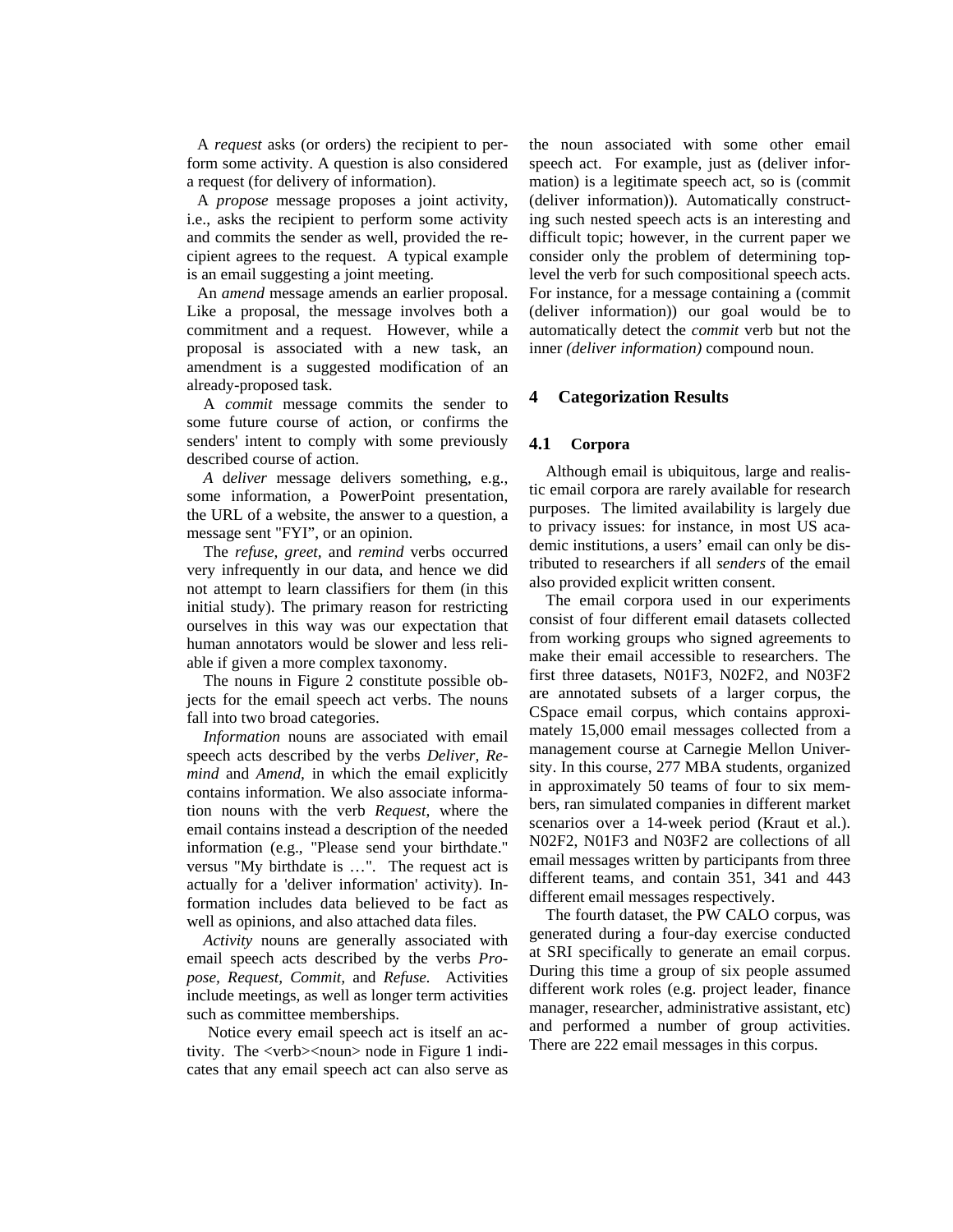These email corpora are all task-related, and associated with a small working group, so it is not surprising that they contain many instances of the email acts described above—for instance, the CSpace corpora contain an average of about 1.3 email verbs per message. Informal analysis of other personal inboxes suggests that this sort of email is common for many university users. We believe that negotiation of shared tasks is a central use of email in many work environments.

All messages were preprocessed by removing quoted material, attachments, and non-subject header information. This preprocessing was performed manually, but was limited to operations which can be reliably automated. The most difficult step is removal of quoted material, which we address elsewhere (Carvalho & Cohen, 2004).

#### **4.2 Inter-Annotator Agreement**

Each message may be annotated with several labels, as it may contain several speech acts. To evaluate inter-annotator agreement, we doublelabeled N03F2 for the verbs *Deliver, Commit, Request, Amend,* and *Propose*, and the noun, *Meeting,* and computed the kappa statistic (Carletta, 1996) for each of these, defined as

$$
\kappa = \frac{A - R}{1 - R}
$$

where *A* is the empirical probability of agreement on a category, and  $R$  is the probability of agreement for two annotators that label documents at random (with the empirically observed frequency of each label). Hence kappa ranges from  $-1$  to  $+1$ . The results in Table 1 show that agreement is good, but not perfect.

| <b>Email Act</b> | Kappa |
|------------------|-------|
| Meeting          | 0.82  |
| <b>Deliver</b>   | 0.75  |
| Commit           | 0.72  |
| Request          | 0.81  |
| Amend            | 0.83  |
| Propose          | 0.72  |

**Table 1 - Inter-Annotator Agreement on N03F2.** 

We also took doubly-annotated messages which had only a single verb label and constructed the 5-class confusion matrix for the two annotators shown in Table 2. Note kappa values

are somewhat higher for the shorter one-act messages.

|           | Req | Prop | Amd | Cmt      | $D\{iv}$ | kappa |
|-----------|-----|------|-----|----------|----------|-------|
| Req       | 55  |      |     | $\Omega$ |          | 0.97  |
| Prop      |     | 11   | 0   | $\Omega$ |          | 0.77  |
| Amd       |     |      | 15  | $\Omega$ |          | 0.87  |
| Cmt       |     | 3    |     | 24       |          | 0.78  |
| $D\ell v$ |     |      | っ   | 3        | 135      | 0.91  |

**Table 2 - Inter-annotator agreement on documents with only one category.** 

#### **4.3 Learnability of Categories**

**Representation of documents.** To assess the types of message features that are most important for prediction, we adopted Support Vector Machines (Joachims, 2001) as our baseline learning method, and a TFIDF-weighted bag-of-words as a baseline representation for messages. We then conducted a series of experiments with the N03F2 corpus only to explore the effect of different representations.

| NF032                 | Cmt             | Dlv  | <b>Directive</b> |
|-----------------------|-----------------|------|------------------|
| Baseline SVM          | 25.0            | 49.8 | 75.2             |
| no tfidf              | 47.3            | 58.4 | 74.6             |
| $+$ bigrams           | 46.1            | 66.1 | 76.0             |
| $+ \text{times}$      | 43.6            | 60.1 | 73.2             |
| $+$ POSTags           | 48.6            | 61.8 | 75.4             |
| +personPhrases        | 41.2.           | 61.1 | 73.4             |
|                       |                 |      |                  |
| NF02F2 and NF01F3     | C <sub>mt</sub> | Dlv  | <b>Directive</b> |
| <b>Baseline SVM</b>   | 10.1            | 56.3 | 66.1             |
| All 'useful' features | 42.0            | 64.0 | 73.3             |

**Table 3 – F1 for different feature sets.**

We noted that the most discriminating words for most of these categories were common words, not the low-to-intermediate frequency words that are most discriminative in topical classification. This suggested that the TFIDF weighting was inappropriate, but that a bigram representation might be more informative. Experiments showed that adding bigrams to an unweighted bag of words representation slightly improved performance, especially on *Deliver*. These results are shown in Table 4 on the rows marked "no tfidf" and "bigrams". (The TFIDF-weighted SVM is shown in the row marked "baseline", and the ma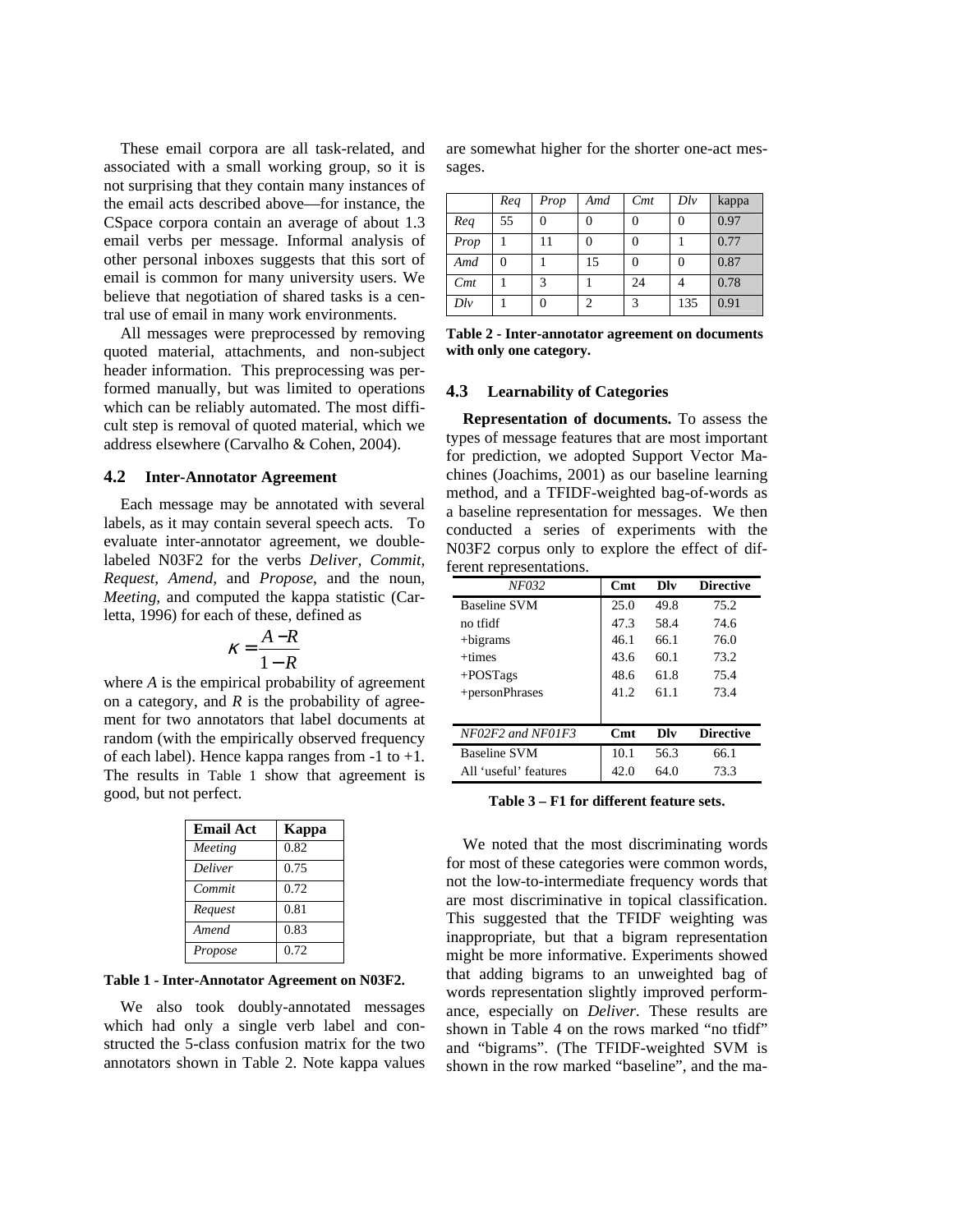jority classifier in the row marked "default"; all numbers are F1 measures on 10-fold crossvalidation.) Examination of messages suggested other possible improvements. Since much negotiation involves timing, we ran a hand-coded extractor for time and date expressions on the data, and extracted as features the number of time expressions in a message, and the words that occurred near a time (for instance, one such feature is "the word 'before' appears near a time"). These results appear in the row marked "times". Similarly, we ran a part of speech (POS) tagger and added features for words appearing near a pronoun or proper noun ("personPhrases" in the table), and also added POS counts.

To derive a final representation for each category, we pooled all features that improved performance over "no tfidf" for that category. We then compared performance of these document representations to the original TFIDF bag of words baseline on the (unexamined) *N02F2* and *N01F3* corpora. As Table 3 shows, substantial improvement with respect to F1 and kappa was obtained by adding these additional features over the baseline representation. This result contrasts with previous experiments with bigrams for topical text classification (Scott & Matwin, 1999) and sentiment detection (Pang et al., 2002). The difference is probably that in this task, more informative words are potentially ambiguous: for instance, *"will you"* and *"I will"* are correlated with requests and commitments, respectively, but the individual words in these bigrams are less predictive.

**Learning methods.** In another experiment, we fixed the document representation to be unweighted word frequency counts and varied the learning algorithm. In these experiments, we pooled all the data from the four corpora, a total of 9602 features in the 1357 messages, and since the nouns and verbs are not mutually exclusive, we formulated the task as a set of several binary classification problems, one for each verb.

The following learners were used from the Based on the MinorThird toolkit (Cohen, 2004). *VP* is an implementation of the voted perceptron algorithm (Freund & Schapire, 1999). *DT* is a simple decision tree learning system, which learns trees of depth at most five, and chooses splits to maximize the function  $2(\sqrt{W_+^1W_-^1} + \sqrt{W_+^0W_-^0})$  suggested by Schapire and Singer (1999) as an appropriate objective for "weak learners". *AB* is an implementation of the confidence-rated boosting method described by Singer and Schapire (1999), used to boost the *DT* algorithm 10 times. *SVM* is a support vector machine with a linear kernel (as used above).

| Act              |       | <b>VP</b> | $\overline{AB}$ | <b>SVM</b> | DT   |
|------------------|-------|-----------|-----------------|------------|------|
| <b>Request</b>   | Error | 0.25      | 0.22            | 0.23       | 0.20 |
| (450/907)        | F1    | 0.58      | 0.65            | 0.64       | 0.69 |
| <b>Proposal</b>  | Error | 0.11      | 0.12            | 0.12       | 0.10 |
| (140/1217)       | F1    | 0.19      | 0.26            | 0.44       | 0.13 |
| <b>Delivery</b>  | Error | 0.26      | 0.28            | 0.27       | 0.30 |
| (873/484)        | F1    | 0.80      | 0.78            | 0.78       | 0.76 |
| Commit-          | Error | 0.15      | 0.14            | 0.17       | 015  |
| ment             | F1    | 0.21      | 0.44            | 0.47       | 0.11 |
| (208/1149)       |       |           |                 |            |      |
| <b>Directive</b> | Error | 0.25      | 0.23            | 0.23       | 0.19 |
| (605/752)        | F1    | 0.72      | 0.73            | 0.73       | 0.78 |
| Commis-          | Error | 0.23      | 0.23            | 0.24       | 0.22 |
| sive             | F1    | 0.84      | 0.84            | 0.83       | 0.85 |
| (993/364)        |       |           |                 |            |      |
| Meet             | Error | 0.187     | 0.17            | 0.14       | 0.18 |
| (345/1012)       | F1    | 0.573     | 0.62            | 0.72       | 0.60 |

**Table 4 – Learning on the entire corpus.** 

Table 4 reports the results on the most common verbs, using 5-fold cross-validation to assess accuracy. One surprise was that *DT* (which we had intended merely as a base learner for *AB*) works surprisingly well for several verbs, while *AB* seldom improves much over *DT.* We conjecture that the bias towards large-margin classifiers that is followed by *SVM, AB,* and *VP* (and which has been so successful in topic-oriented text classification) may be less appropriate for this task, perhaps because positive and negative classes are *not* clearly separated (as suggested by substantial inter-annotator disagreement).



**Figure 3 - Precision/Recall for Commissive act** 

Further results are shown in Figure 3-5, which provide precision-recall curves for many of these classes. The lowest recall level in these graphs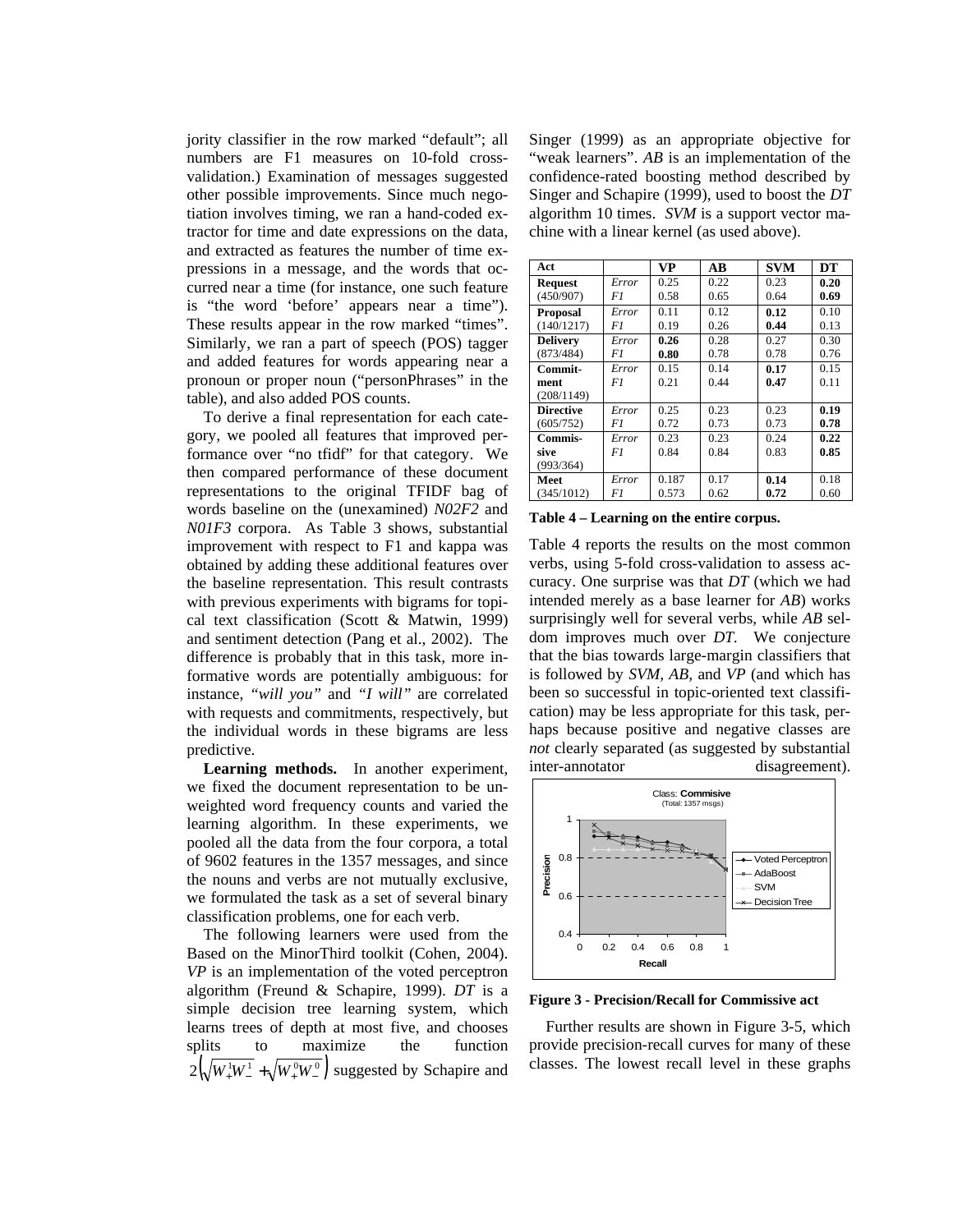corresponds to the precision of random guessing. These graphs indicate that high-precision predictions can be made for the top-level of the verb hierarchy, as well as verbs *Request* and *Deliver,*  if one is willing to slightly reduce recall.



**Figure 4 - Precision/Recall for Directive act** 



**Figure 5 - Precision/Recall of 3 different classes using AdaBoost** 

**Transferability.** One important question involves the generality of these classifiers: to what range of corpora can they be accurately applied? Is it possible to train a single set of email-act classifiers that work for many users, or is it necessary to train individual classifiers for each user? To explore this issue we trained a DT classifier for Directive emails on the NF01F3 corpus, and tested it on the NF02F2 corpus; trained the same classifier on NF02F2 and tested it on NF01F3; and also performed a 5-fold crossvalidation experiment within each corpus. (NF02F2 and NF01F3 are for disjoint sets of users, but are approximately the same size.) We then performed the same experiment with VP for Deliver verbs and SVM for Commit verbs (in

each case picking the top-performing learner with respect to F1). The results are shown in Table 5.

|                   | <b>Test Data</b> |      |       |      |
|-------------------|------------------|------|-------|------|
| DT/Directive      | 1f3              |      | 2f2   |      |
| Train Data        | Error            | F1   | Error | F1   |
| 1f3               | 25.1             | 71.6 | 16.4  | 72.8 |
| 2f2               | 20.1             | 68.8 | 18.8  | 71.2 |
| <b>VP/Deliver</b> |                  |      |       |      |
| 1f3               | 30.1             | 55.1 | 21.1  | 56.1 |
| 2f2               | 35.0             | 25.4 | 21.1  | 35.7 |
| SVM/Commit        |                  |      |       |      |
| 1f3               | 23.4             | 39.7 | 15.2  | 31.6 |
| 2f2               | 31.9             | 27.3 | 16.4  | 15.1 |

**Table 5 - Transferability of classifiers** 

If learned classifiers were highly specific to a particular set of users, one would expect that the diagonal entries of these tables (the ones based on cross-validation within a corpus) would exhibit much better performance than the offdiagonal entries. In fact, no such pattern is shown. For *Directive* verbs, performance is similar across all table entries, and for *Deliver* and *Commit*, it seems to be somewhat better to train on NF01F3 regardless of the test set.

### **4.4 Future Directions**

None of the algorithms or representations discussed above take into account the *context* of an email message, which intuitively is important in detecting implicit speech acts. A plausible notion of context is simply the preceding message in an email thread.

Exploiting this context is non-trivial for several reasons. Detecting threads is difficult; although email headers contain a "reply-to" field, users often use the "reply" mechanism to start what is intuitively a new thread. Also, since email is asynchronous, two or more users may reply simultaneously to a message, leading to a thread structure which is a tree, rather than a sequence. Finally, most sequential learning models assume a single category is assigned to each instance—e.g., (Ratnaparkhi, 1999)—whereas our scheme allows multiple categories.

Classification of emails according to our verbnoun ontology constitutes a special case of a general family of learning problems we might call *factored classification problems*, as the classes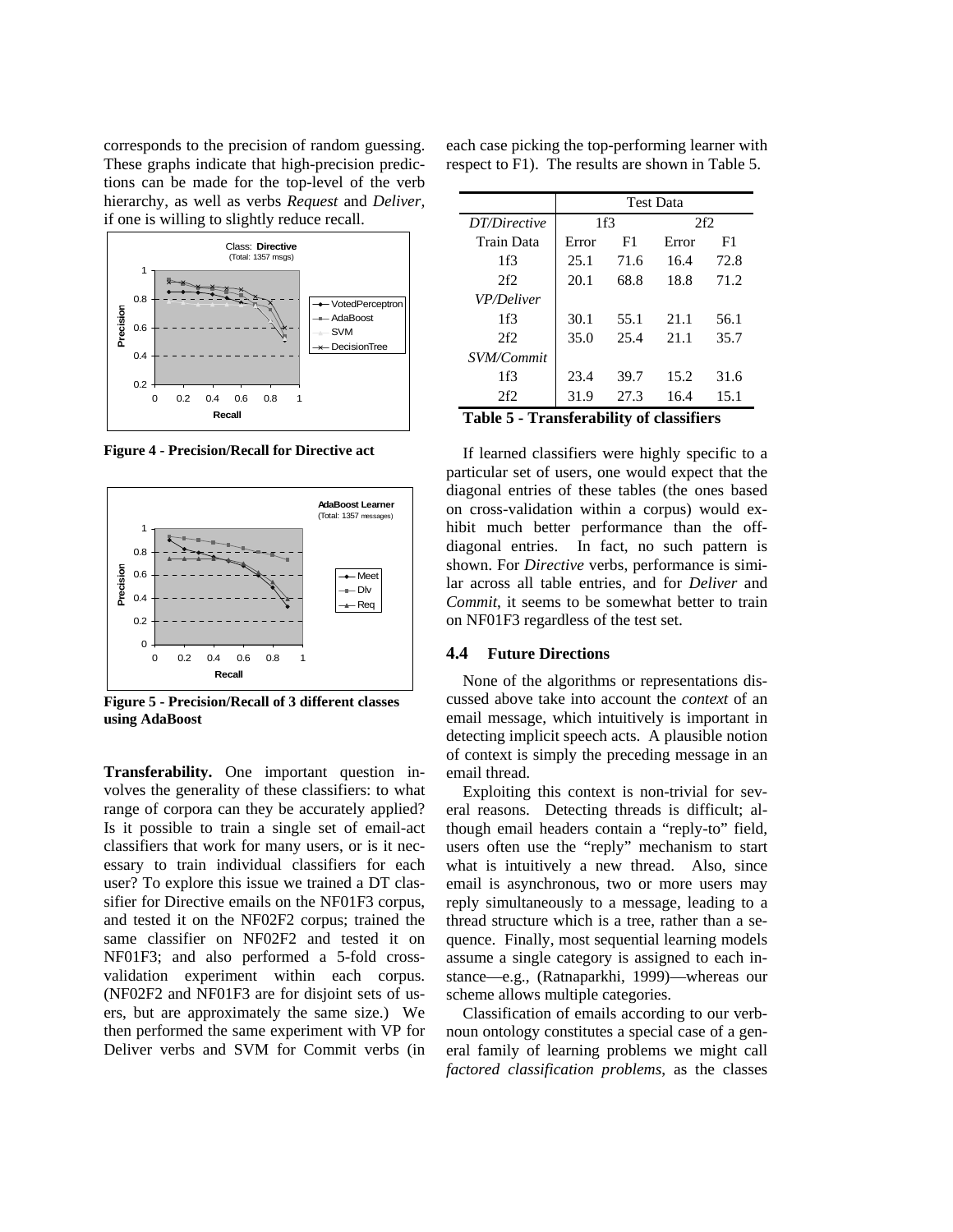(email speech acts) are factored into two features (verbs and nouns) which jointly determine this class. A variety of real-world text classification problems can be naturally expressed as factored problems, and from a theoretical viewpoint, the additional structure may allow construction of new, more effective algorithms.

For example, the factored classes provide a more elaborate structure for generative probabilistic models, such as those assumed by Naïve Bayes. For instance, in learning email acts, one might assume words were drawn from a mixture distribution with one mixture component produces words conditioned on the verb class factor, and a second mixture component generates words conditioned on the noun (see Blei et al (2003) for a related mixture model). Alternatively, models of the dependencies between the different factors (nouns and verbs) might also be used to improve classification accuracy, for instance by building into a classifier the knowledge that some nouns and verbs are incompatible.

The fact that an email can contain multiple email speech acts almost certainly makes learning more difficult: in fact, disagreement between *human* annotators is generally higher for longer messages. This problem could be addressed by more detailed annotation: rather than annotating each message with all the acts it contains, human annotators could label smaller message segments (say, sentences or paragraphs). An alternative to more detailed (and expensive) annotation would be to use learning algorithms that implicitly segment a message. As an example, another mixture model formulation might be used, in which each mixture component corresponds to a single verb category.

# **5 Concluding Remarks**

We have presented an ontology of "email speech acts" that is designed to capture some important properties of a central use of email: negotiating and coordinating joint activities. Unlike previous attempts to combine speech act theory with email (Winograd, 1987; Flores and Ludlow, 1980), we propose a system which passively observes email and *automatically* classifies it by intention. This reduces the burden on the users of the system, and avoids sacrificing the flexibility

and socially desirable aspects of informal, natural language communication.

This problem also raises a number of interesting research issues. We showed that entity extraction and part of speech tagging improves classifier performance, but leave open the question of whether other types of linguistic analysis would be useful. Predicting speech acts requires context, which makes classification an inherently sequential task, and the labels assigned to messages have non-trivial structure; we also leave open the question of whether these properties can be effectively exploited.

 Our experiments show that many categories of messages can be detected, with high precision and moderate recall, using existing textclassification learning methods. This suggests that useful task-tracking tools could be constructed based on automatic classifiers—a potentially important practical application.

#### **References**

S. Argamon, M. Šariç and S. S. Stein. (2003). Style mining of electronic messages for multiple authorship discrimination: first results. Proceedings of the 9th ACM SIGKDD, Washington, D.C.

V. Bellotti, N. Ducheneaut, M. Howard and I. Smith. (2003). Taking email to task: the design and evaluation of a task management centered email tool. Proceedings of the Conference on Human Factors in Computing Systems, Ft. Lauderdale, Florida.

D. Blei, T. Griffiths, M. Jordan, and J. Tenenbaum. (2003). Hierarchical topic models and the nested Chinese restaurant process. Advances in Neural Information Processing Systems, 16, MIT Press.

B. M. Camino, A. E. Millewski, D. R. Millen and T. M. Smith. (1998). Replying to email with structured responses. International Journal of Human-Computer Studies. Vol. 48, Issue 6, pp 763 – 776.

J. Carletta. (1996). Assessing Agreement on Classification Tasks: The Kappa Statistic. Computational Linguistics, Vol. 22, No. 2, pp 249-254.

V. R. Carvalho & W. W. Cohen (2004). Learning to Extract Signature and Reply Lines from Email. To appear in Proc. of the 2004 Conference on Email and Anti-Spam. Mountain View, California.

W. W. Cohen. (1996). Learning Rules that Classify E-Mail. Proceedings of the 1996 AAAI Spring Sympo